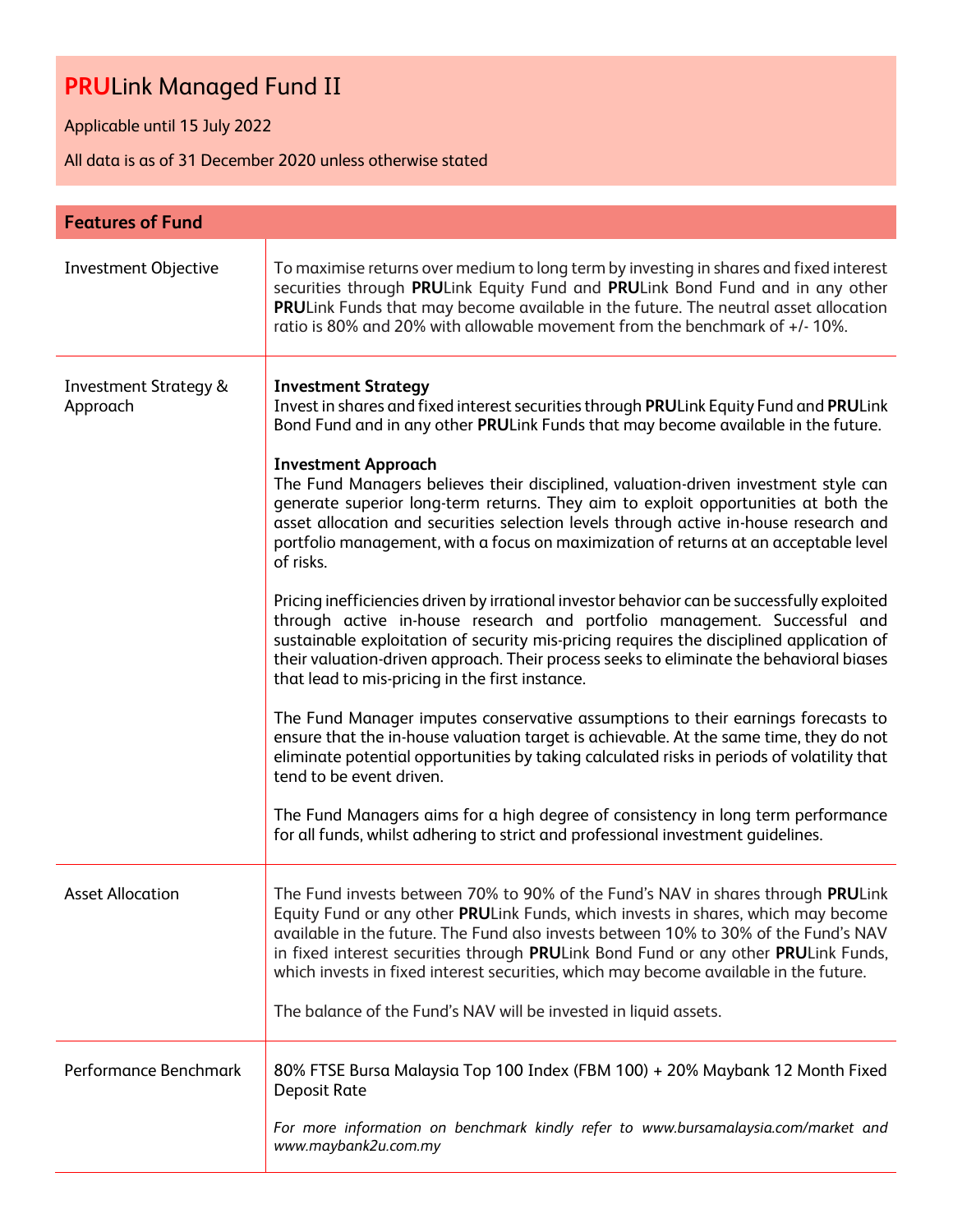Applicable until 15 July 2022

All data is as of 31 December 2020 unless otherwise stated

| <b>Fund Manager</b>              | Eastspring Investments Berhad (531241-U) |  |  |  |  |  |
|----------------------------------|------------------------------------------|--|--|--|--|--|
|                                  |                                          |  |  |  |  |  |
| <b>Fees &amp; Charges</b>        |                                          |  |  |  |  |  |
| <b>Fund Management</b><br>Charge | 1.30% p.a.                               |  |  |  |  |  |
| Other Charge, if any             | Nil                                      |  |  |  |  |  |
|                                  |                                          |  |  |  |  |  |

## **Fund Performance**

**PRU**Link Managed Fund II Vs. 80% (FBM100) + 20% 12 Month Maybank Tier 1 Fixed Deposit Rate



**Notice: The graphs are included for illustrative purposes only. Past performance of the fund is not an indication of its future performance**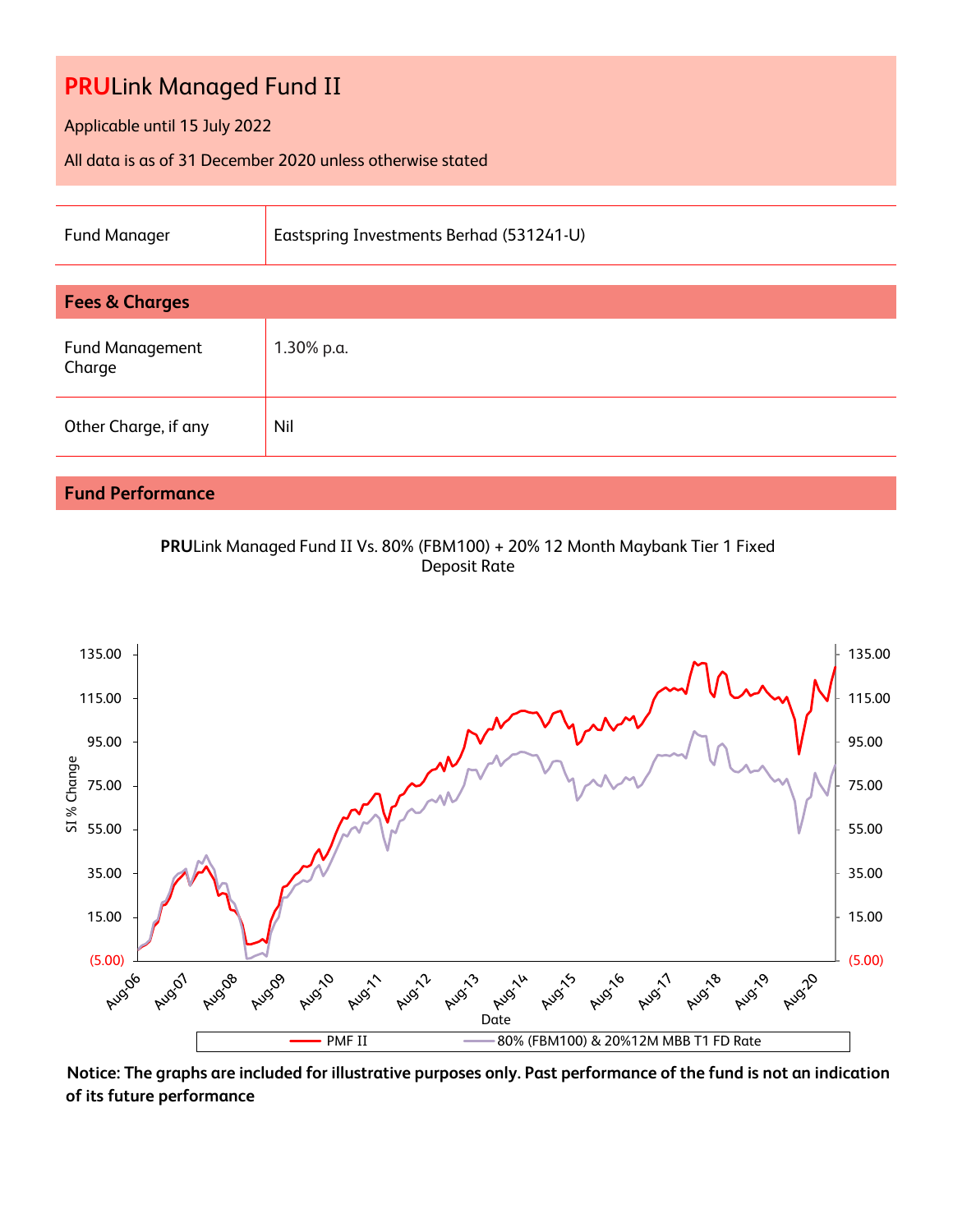Applicable until 15 July 2022

All data is as of 31 December 2020 unless otherwise stated

| Year | <b>Actual Performance</b><br><b>PRULink Managed Fund II</b> | <b>Benchmark</b><br>80% FTSE Bursa Malaysia Top 100 Index<br>(FBM 100) + 20% Maybank 12 Month Fixed<br><b>Deposit Rate</b> |
|------|-------------------------------------------------------------|----------------------------------------------------------------------------------------------------------------------------|
| 2011 | 4.04%                                                       | 2.31%                                                                                                                      |
| 2012 | 10.48%                                                      | 8.32%                                                                                                                      |
| 2013 | 9.51%                                                       | 9.75%                                                                                                                      |
| 2014 | $-2.14%$                                                    | $-4.33%$                                                                                                                   |
| 2015 | 0.58%                                                       | $-1.61%$                                                                                                                   |
| 2016 | 0.06%                                                       | $-1.31%$                                                                                                                   |
| 2017 | 10.85%                                                      | 10.77%                                                                                                                     |
| 2018 | $-4.37%$                                                    | $-6.78%$                                                                                                                   |
| 2019 | 0.18%                                                       | $-1.65%$                                                                                                                   |
| 2020 | 6.30%                                                       | 3.58%                                                                                                                      |

*Sources: Lipper IM and Bloomberg, 31 December 2020*

Notice: Past performance is not an indication of its future performance. This is strictly the performance of the investment/underlying funds, and not the returns earned on the actual premiums paid of the investment-linked insurance product.

Basis of calculation of past performance:

$$
= \left(\frac{Net\ Asset\ Value\ for\ Year\ n}{Net\ Asset\ Value\ for\ Year\ n-1} - 1\right)\%
$$

### **Investment Risks**

**Please refer to the Appendix 1 for the detailed Investment Risks listing below by order of importance:**

- (A) Market Risk
- (B) Stock / Issuer Risk
- (C) Interest Rate Risk
- (D) Credit / Default Risk
- (E) Liquidity Risk
- (F) Country Risk
- (G) Risk of Non-Compliance
- (H) Concentration Risk
- (I) Management Company Risk
- (J) Inflation Risk
- (K) Investment Managers' Risk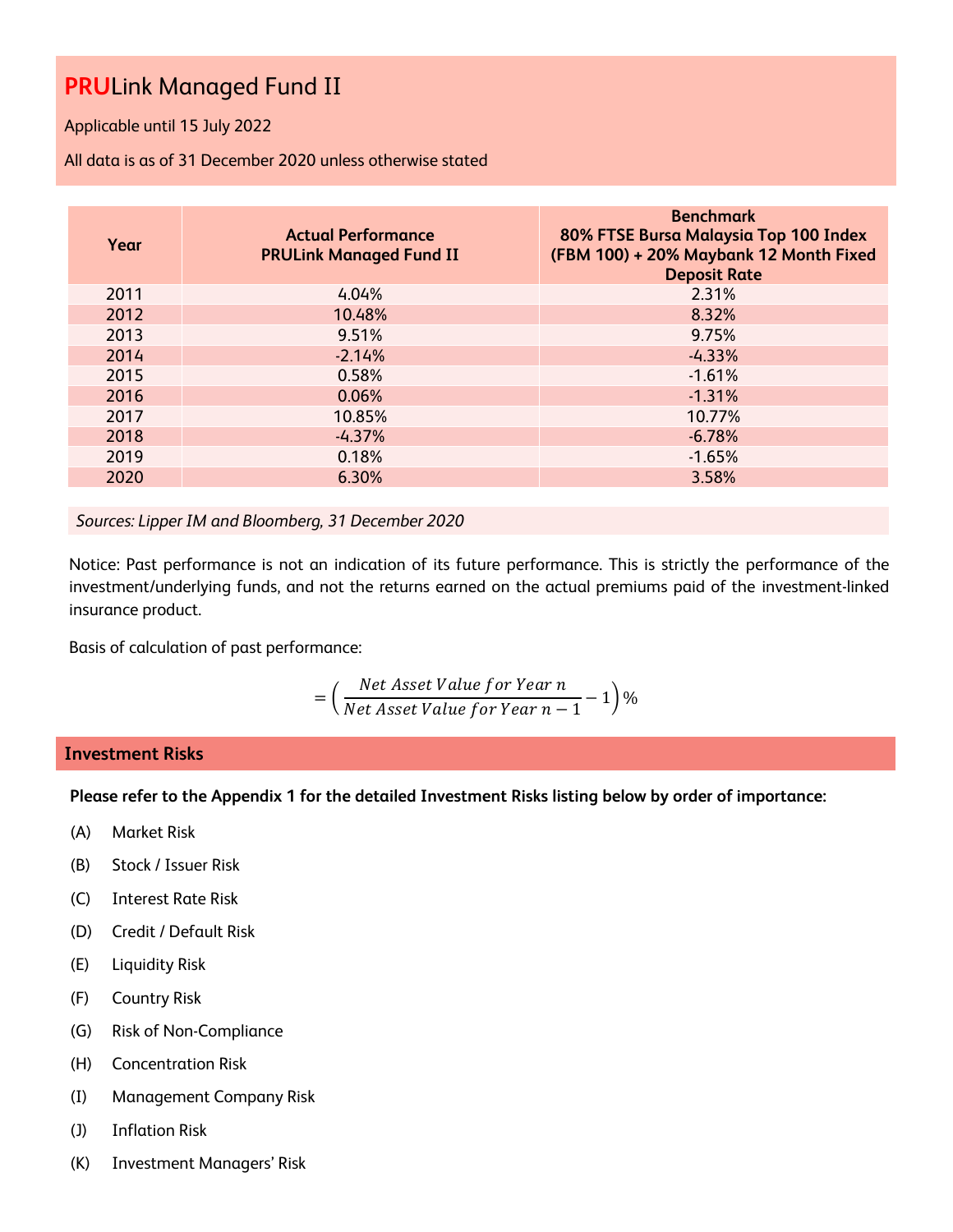Applicable until 15 July 2022

All data is as of 31 December 2020 unless otherwise stated

### **Risk Management**

#### **Forecasting Risk**

Potential risks are taken into consideration in the process of sector allocation and stock selection based on analysis on various key factors such as economic conditions, liquidity, qualitative and quantitative aspects of the securities.

#### **System Control**

Risk parameters are set internally for each fund, depending on client's risk profile. These risk parameters include limits of issuer bet, group issuer, sector rating and issue size of the securities held in the portfolio.

A front-end office system is in place to monitor portfolio risks, serving as an auto filter for any limitations or breaches.

| <b>Other Info</b>                        |                                                                                                                                                                                                                                                                                                                                                                                                                                                                                                                                                                                                                                                                                                                                                                                                                                                                                                                                                                                                                               |
|------------------------------------------|-------------------------------------------------------------------------------------------------------------------------------------------------------------------------------------------------------------------------------------------------------------------------------------------------------------------------------------------------------------------------------------------------------------------------------------------------------------------------------------------------------------------------------------------------------------------------------------------------------------------------------------------------------------------------------------------------------------------------------------------------------------------------------------------------------------------------------------------------------------------------------------------------------------------------------------------------------------------------------------------------------------------------------|
| • Target Market                          | Policyholders who seek capital appreciation and meaningful income distribution.<br>Moderate to high risk tolerance.<br>Medium to long term investment horizon.                                                                                                                                                                                                                                                                                                                                                                                                                                                                                                                                                                                                                                                                                                                                                                                                                                                                |
| • Basis & Frequency of<br>unit Valuation | • Unit pricing is done daily.<br>The Unit Price of a particular PRULink fund on any Valuation Date shall be equal to<br>the Fund Value divided by the number of Units in issue on Valuation Date.<br>The Fund Value is the value of all the assets of a particular PRULink fund after the<br>deduction of expenses for managing, acquiring, maintaining and valuing the assets<br>of that fund, tax (if any) or other statutory levy incurred by the Company on<br>investment income or capital gains on the assets of the fund and any accrued or<br>anticipated income.<br>• The Valuation Date shall be the date as determined by the Company from time to<br>time, but not less frequently than once a day, for the purpose of determining Unit<br>Prices.<br>To recoup the cost of acquiring and disposing of assets, a transaction cost<br>adjustment may be made to the Fund Value to recover any amount which the fund<br>had already paid or reasonably expects to pay for the creation or cancellation of<br>units. |
| Exceptional<br>circumstances             | • The Company reserves the right in exceptional circumstances (for example, when<br>there is an unusually volume of sale or liquidation of the assets of any of the PRULink<br>Funds within a short period) to defer the switching or redemption of Units and/or the<br>surrender of the Policy for a period not exceeding six (6) months from the date of<br>application.<br>• The Company may suspend unit pricing and policy transaction if any of the<br>exchanges in which the fund is invested is temporarily suspended for trading. In such<br>event, notice for suspension may be published and may be communicated to the<br>Assured upon any request for top-up, switching, redemption or withdrawal to/from<br>any such PRULink fund.<br>The list of exceptional circumstances above are not exhaustive, please refer to your<br>policy document for further details.                                                                                                                                              |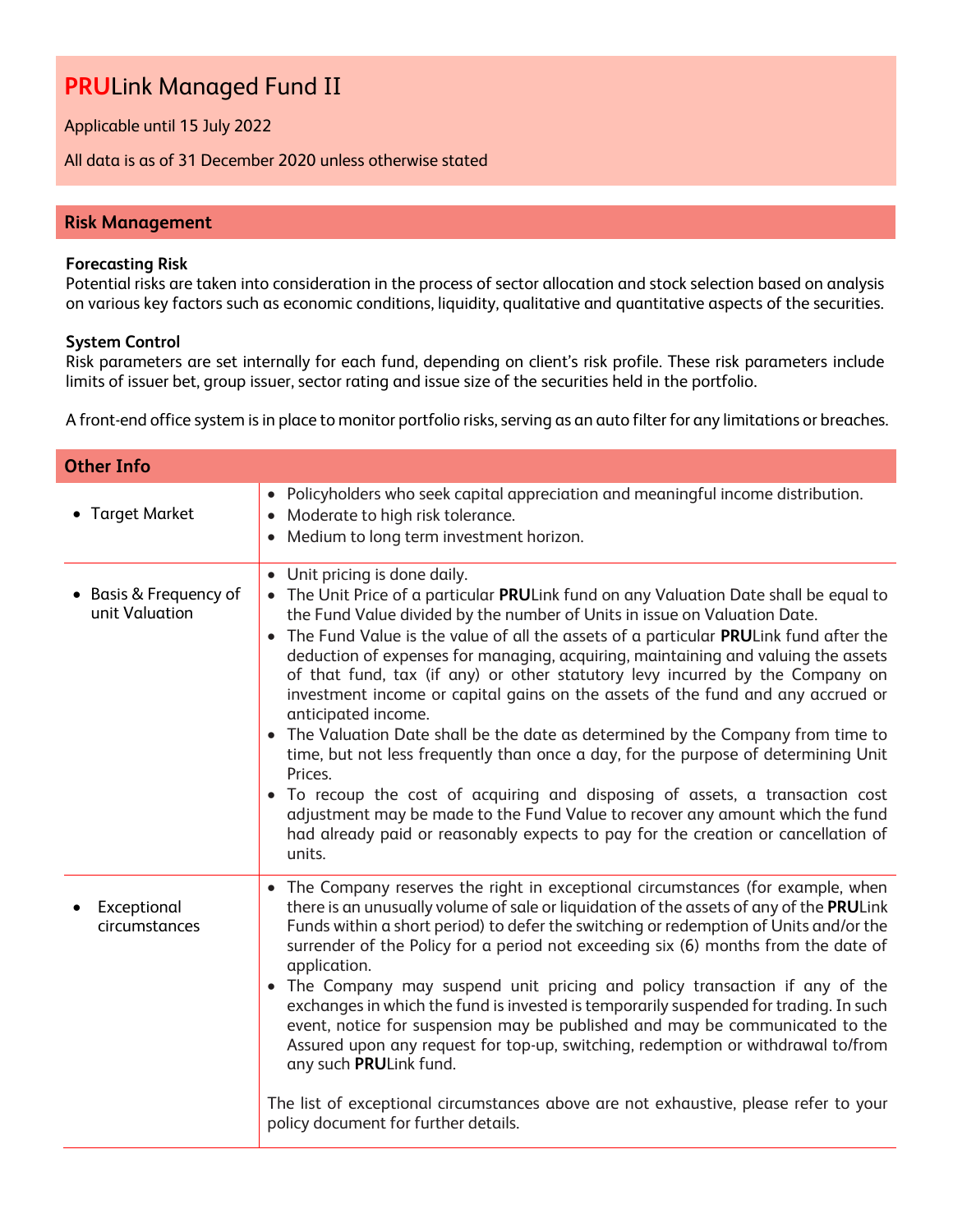Applicable from 16 July 2022 onwards

All data is as of 31 December 2020 unless otherwise stated

| <b>Features of Fund</b>                      |                                                                                                                                                                                                                                                                                                                                                                                                                                                                                                                |
|----------------------------------------------|----------------------------------------------------------------------------------------------------------------------------------------------------------------------------------------------------------------------------------------------------------------------------------------------------------------------------------------------------------------------------------------------------------------------------------------------------------------------------------------------------------------|
| <b>Investment Objective</b>                  | To maximise returns over medium to long term by investing in shares and fixed interest<br>securities through PRULink Equity Fund and PRULink Bond Fund and in any other<br>PRULink Funds that may become available in the future. The neutral asset allocation<br>ratio is 80% in equities and 20% in fixed income securities with allowable movement<br>$+/- 10\%$ .                                                                                                                                          |
| <b>Investment Strategy &amp;</b><br>Approach | <b>Investment Strategy</b><br>The Fund seeks to invest primarily in investment funds [Target Fund(s)] to achieve the<br>investment objective. The Target Fund(s) will be monitored to assess the performance,<br>processes, styles and positioning. The allocation to, or the Target Fund(s) may change<br>if it is deemed unsuitable to meet the Fund's objectives.<br>Note: Refer to additional disclosure for details of the Target Fund(s).                                                                |
| <b>Asset Allocation</b>                      | The Fund invests between 70% to 90% of the Fund's NAV in shares through PRULink<br>Equity Fund or any other PRULink Funds, which invests in shares, which may become<br>available in the future. The Fund also invests between 10% to 30% of the Fund's NAV<br>in fixed interest securities through PRULink Bond Fund or any other PRULink Funds,<br>which invests in fixed interest securities, which may become available in the future.<br>The balance of the Fund's NAV will be invested in liquid assets. |
| Performance Benchmark                        | 80% FTSE Bursa Malaysia Top 100 Index (FBM 100) + 20% Maybank 12 Month Fixed<br><b>Deposit Rate</b><br>For more information on benchmark kindly refer to www.bursamalaysia.com/market and<br>www.maybank2u.com.my                                                                                                                                                                                                                                                                                              |
| <b>Fund Manager</b>                          | Eastspring Investments Berhad (531241-U)                                                                                                                                                                                                                                                                                                                                                                                                                                                                       |
| <b>Fees &amp; Charges</b>                    |                                                                                                                                                                                                                                                                                                                                                                                                                                                                                                                |
| <b>Fund Management</b><br>Charge             | 1.30% p.a.                                                                                                                                                                                                                                                                                                                                                                                                                                                                                                     |
| Other Charge, if any                         | Nil                                                                                                                                                                                                                                                                                                                                                                                                                                                                                                            |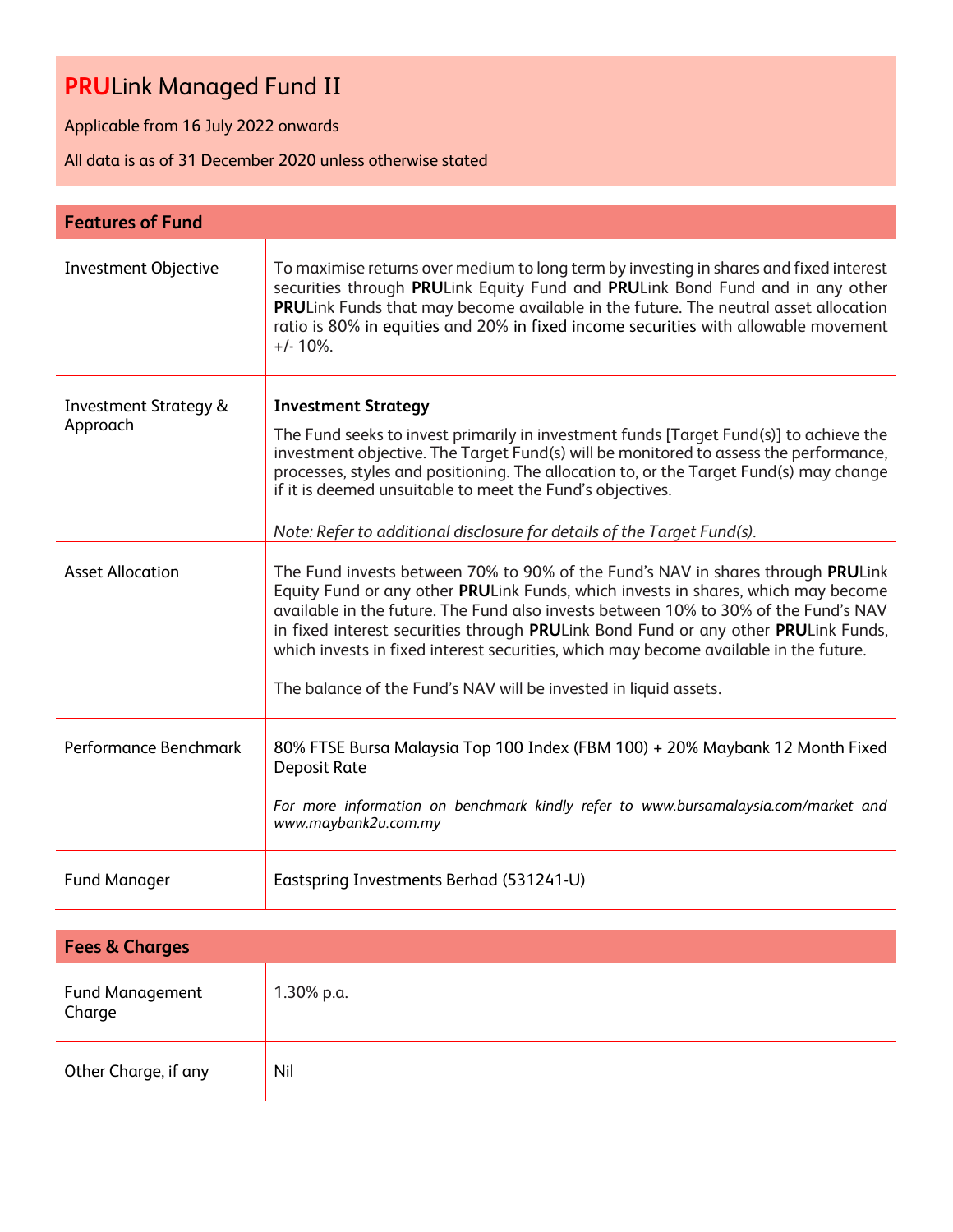Applicable from 16 July 2022 onwards

All data is as of 31 December 2020 unless otherwise stated

## **Fund Performance**



**Notice: The graphs are included for illustrative purposes only. Past performance of the fund is not an indication of its future performance**

| Year | <b>Actual Performance</b><br><b>PRULink Managed Fund II</b> | <b>Benchmark</b><br>80% FTSE Bursa Malaysia Top 100 Index<br>(FBM 100) + 20% Maybank 12 Month Fixed<br><b>Deposit Rate</b> |
|------|-------------------------------------------------------------|----------------------------------------------------------------------------------------------------------------------------|
| 2011 | 4.04%                                                       | 2.31%                                                                                                                      |
| 2012 | 10.48%                                                      | 8.32%                                                                                                                      |
| 2013 | 9.51%                                                       | 9.75%                                                                                                                      |
| 2014 | $-2.14%$                                                    | $-4.33%$                                                                                                                   |
| 2015 | 0.58%                                                       | $-1.61%$                                                                                                                   |
| 2016 | 0.06%                                                       | $-1.31%$                                                                                                                   |
| 2017 | 10.85%                                                      | 10.77%                                                                                                                     |
| 2018 | $-4.37%$                                                    | $-6.78%$                                                                                                                   |
| 2019 | 0.18%                                                       | $-1.65%$                                                                                                                   |
| 2020 | 6.30%                                                       | 3.58%                                                                                                                      |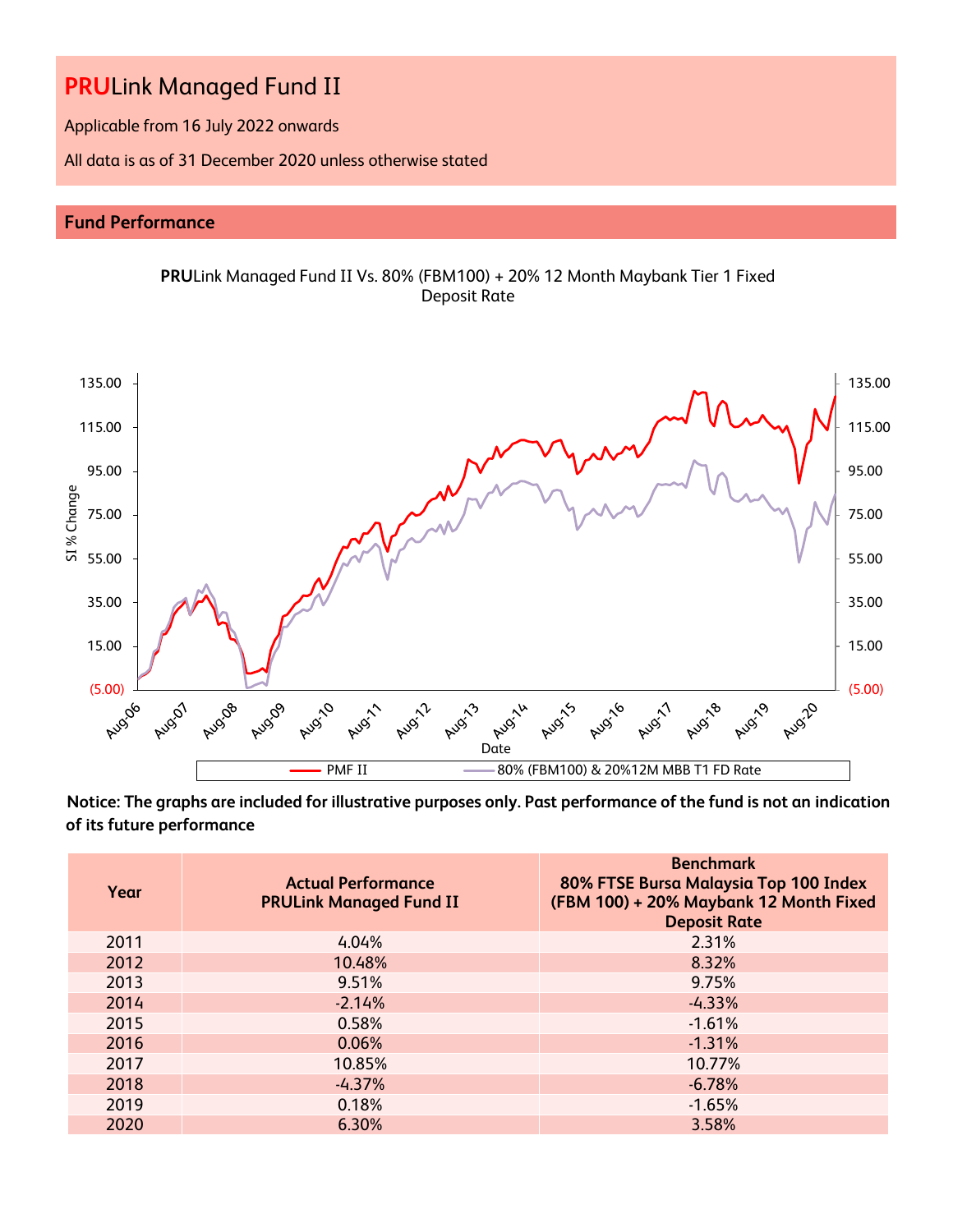Applicable from 16 July 2022 onwards

### All data is as of 31 December 2020 unless otherwise stated

## *Sources: Lipper IM and Bloomberg, 31 December 2020*

Notice: Past performance is not an indication of its future performance. This is strictly the performance of the investment/underlying funds, and not the returns earned on the actual premiums paid of the investment-linked insurance product.

Basis of calculation of past performance:

= ( Net Asset Value for Year n  $\frac{1}{\sqrt{1-\frac{1}{n}}}$  1)%<br>Net Asset Value for Year  $n-1$ 

## **Additional Disclosure for PRULink Managed Fund II**

Since the launch of the Fund to 15 July 2022, **PRU**Link Managed Fund II has invested into Target Funds called **PRU**Link Equity Fund and PRULink Bond Fund managed by Eastspring Investments Berhad.

Effective from 16 July 2022, the Fund's investments will be reallocated into the **PRU**Link Strategic Fund, **PRU**Link Equity Fund, **PRU**Link Bond Fund and/or **PRU**Link Money Market Fund ["Target Fund(s)"] which are managed by Eastspring Investments Berhad.

**PRU**Link Strategic Fund aims to maximise long-term capital growth through investing primarily into a portfolio of domestic assets including equities, equity-related securities, deposits or any other financial instruments directly, and/or indirectly through the use of any funds such as investment-linked funds set up by us, collective investment schemes and/or exchange traded funds. It will broadly consider Environmental, Social & Governance ("ESG") factors as part of the investment process.

The fund performance for the underlying **PRU**Link Strategic Fund denominated in MYR as at 31 December 2020 is as follows:

| Year            | 2020       |  |  |
|-----------------|------------|--|--|
| Net Performance | $0.71\%$ * |  |  |

\*Fund Performance is from fund launch date until year end of the same year (non-annualised return).

Source: Lipper IM and Bloomberg as at 31 December 2020

**PRUL**ink Equity Fund aims to maximize returns over the medium to long term by investing in high quality shares listed on the Bursa Malaysia.

The fund performance for the underlying **PRU**Link Equity Fund denominated in MYR as at 31 December 2020 is as follows:

| Year                      | 2020  | 2019     | 2018     | 2017   | 2016 | 2015  | 2014  | 2013   | 2012   | 2011  |
|---------------------------|-------|----------|----------|--------|------|-------|-------|--------|--------|-------|
| <b>Net</b><br>Performance | 7.25% | $-1.67%$ | $-6.33%$ | 12.33% | .11% | 0.29% | 3.70% | 11.54% | 12.33% | 3.98% |

Source: Lipper IM and Bloomberg as at 31 December 2020

**PRU**Link Bond Fund aims to provide medium to long term accumulation of capital, by investing in selected fixed interest securities, corporate bonds and fixed deposits.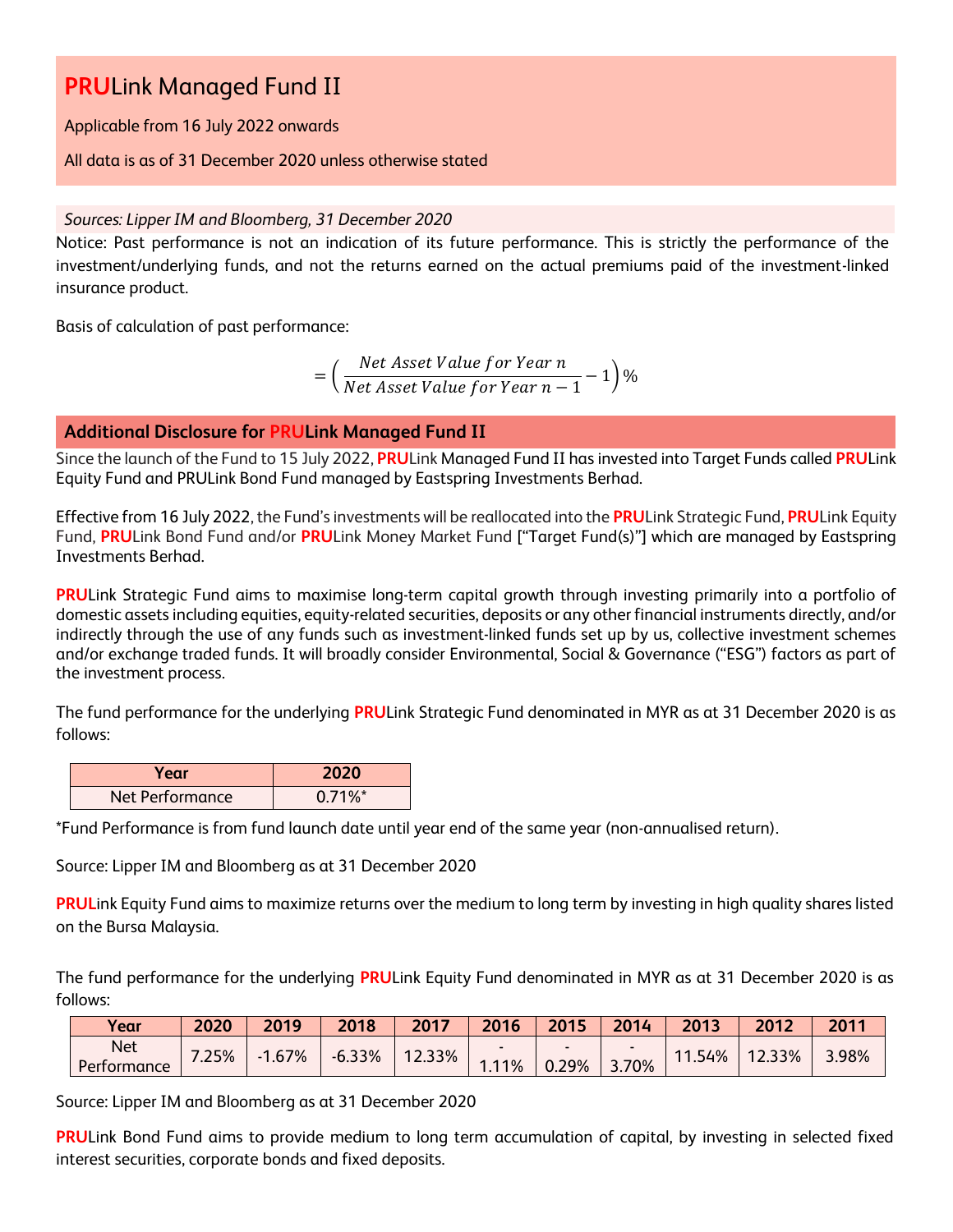Applicable from 16 July 2022 onwards

All data is as of 31 December 2020 unless otherwise stated

The fund performance for the underlying **PRU**Link Bond Fund denominated in MYR as at 31 December 2020 is as follows:

| Vear                      | 2020  | 2019  | 2018  | 2017  | 2016  | 2015  | 2014  | 2013  | 2012  | 2011  |
|---------------------------|-------|-------|-------|-------|-------|-------|-------|-------|-------|-------|
| <b>Net</b><br>Performance | 4.73% | 8.24% | 4.45% | 4.47% | 4.46% | 3.66% | 3.45% | 2.17% | 4.51% | 5.45% |

Source: Lipper IM and Bloomberg as at 31 December 2020

**PRU**Link Money Market Fund aims to preserve capital value while providing returns which are comparable to short term bank deposits. Apart from minimal risk exposure, the fund also maintains a high degree of liquidity by investing primarily in high quality, low risk, short-term money market instruments and debt securities. Although the fund seeks to preserve the principal value, the ability of the fund to meet this objective is not guaranteed.

The fund performance for the underlying **PRU**Link Money Market Fund denominated in MYR as at 31 December 2020 is as follows:

| Year                      | 2020  | 2019  | 2018     | 2017  | 2016  | 2015  | 2014  | 2013  | 2012  | 2011          |
|---------------------------|-------|-------|----------|-------|-------|-------|-------|-------|-------|---------------|
| <b>Net</b><br>Performance | 1.97% | 2.76% | $3.09\%$ | 3.03% | 3.59% | 4.10% | 4.73% | 3.55% | 3.50% | $0.45\%$ $^*$ |

\*Fund Performance is from fund launch date until year end of the same year (non-annualised return).

Source: Lipper IM and Bloomberg as at 31 December 2020

Management fees may be charged at the Fund and/or Target Fund(s) level. Please note that you will be charged a maximum of 1.30% p.a., being the combined annual fund management charge at the Fund and Target Fund(s) levels.

Target Fund(s) with investment strategies to invest in Exchange Traded Funds ("ETF") or other Collective Investment Schemes may incur additional expenses at the Target Fund(s) level which are taken as part of the investment strategy considerations to deliver the fund performance.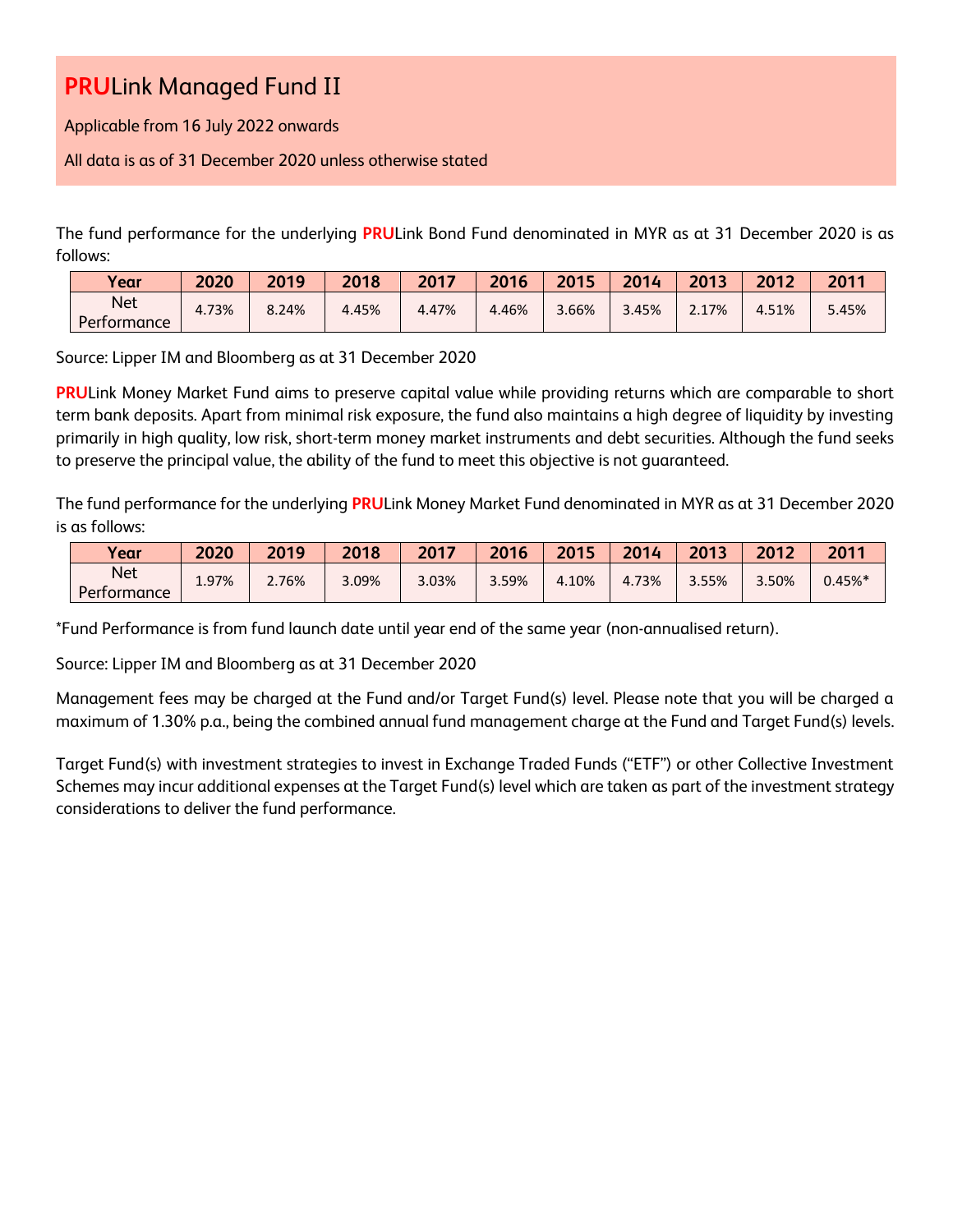Applicable from 16 July 2022 onwards

#### All data is as of 31 December 2020 unless otherwise stated

### **Investment Risks for PRULink Managed Fund II**

The Fund is subjected to investment risks including the possible loss of the principal amount invested. The value of the units may fall as well as rise. In addition, the Fund is subjected to specific risk including and not limiting to:

#### **General Risks when Investing in the Fund**

#### **Market Risk**

Market risk refers to potential losses that may arise from adverse changes in the market conditions. Market conditions are generally, affected by, amongst others, economic and political stability. If the market which the Fund invests in suffers a downturn or instability due to adverse economic or political conditions, this may adversely impact the market prices of the investments of the Fund.

#### **Liquidity Risk**

Liquidity risk refers to two scenarios. The first scenario is where an investment cannot be sold due to unavailability of a buyer for that investment. The second scenario is where the investment is thinly traded. Should the investments in the Target Fund(s) be thinly traded, this may cause the Fund to dispose the investment at an unfavorable price in the market and may adversely affect investor's investment. This risk may be mitigated through stringent security selection process.

#### **Inflation Risk**

This refers to the likelihood that an investor's investments do not keep pace with inflation, thus, resulting in the investor's decreasing purchasing power even though the investment in monetary terms may have increased.

#### **Interest Rate Risk**

Interest rate risk is a general risk affecting conventional funds. This is so even though conventional funds only invest in investments that are in accordance with the mandate. The reason for this is because a high level of interest rates will inevitably affect corporate profits and this will have an impact on the value of both equity and debt securities. This risk is crucial in a bond fund since a bond portfolio management depends on forecasting interest rate movements. Prices of bonds move inversely to interest rate movements therefore as interest rates rise, the prices of bond decrease and vice versa. Furthermore, bonds with longer maturity and lower profit rates are more susceptible to interest rate movements.

#### **Credit / Default Risk**

Bonds are subject to credit / default risk in the event that the issuer of the instrument is faced with financial difficulties, which may decrease their credit worthiness. This in turn may lead to a default in the payment of principal and interest.

### **Country Risk**

This risk refers to changes and developments in regulations, politics and the economy of the country. The investments may be affected by uncertainties in the investing country such as domestic political developments, restrictions on foreign investment and currency repatriation, changes in governmental policies, changes in taxation and other developments in the laws and regulations. In addition, the reduced availability of public information, the legal infrastructure and the lack of uniform accounting, auditing and financial reporting standards or other regulatory practices and requirements may reduce the degree of investor protection afforded. Some of the securities may also be subjected to government taxes or incur higher custodian expenses which may reduce the yield on such securities.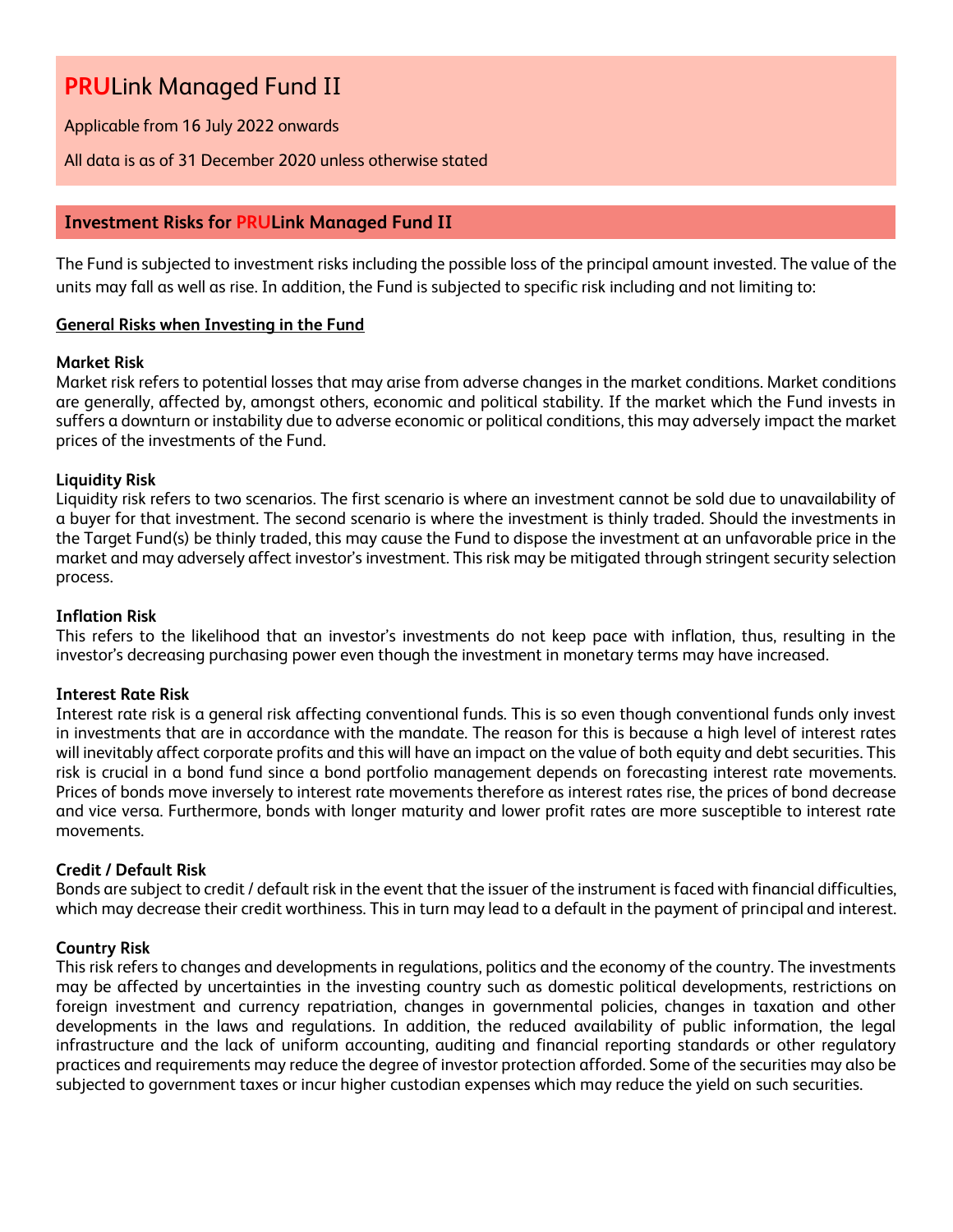Applicable from 16 July 2022 onwards

#### All data is as of 31 December 2020 unless otherwise stated

#### **Risk of Non-Compliance**

This risk arises from non-compliance with laws, rules and regulations, prescribed practices and the management company's internal policies and procedures, for example, due to oversight by the management company. Such noncompliance may force the management company to sell down securities of the Fund at a loss to rectify the noncompliance and in turn may adversely affect the value of investors' investment in the Fund. To mitigate this risk, the Fund Manager has put in place internal controls to ensure its continuous compliance with laws, rules and regulations, prescribed practices and the Fund Manager's internal policies and procedures.

#### **Concentration Risk**

This is the risk of a fund focusing a greater portion of its assets in a smaller selection of investments. The fall in price of a particular equity and / or fixed income investment will have a greater impact on the funds and thus greater losses. This risk may be minimized by the manager conducting even more rigorous fundamental analysis before investing in each security.

### **Management Company Risk**

The performance of the Fund depends on the experience, expertise and knowledge of the management company. Should there be lack of any of the above qualities by the management company, it may adversely affect the performance of the Fund.

#### **Stock / Issuer Risk**

This risk refers to the individual risk of the respective companies issuing the securities. Specific risk includes, but is not limited to changes in consumer tastes and demand, legal suits, competitive operating environments, changing industry conditions and management omissions and errors. However, this risk is minimized through investing in a wide range of companies in different sectors and thus function independently from one another.

#### **Portfolio Risk**

The Fund is intended for investors who can accept the risks associated with investing primarily in the securities of the type held in the Fund. Investments in equities will be subject to the risks associated with equity and equity-related securities, including fluctuations in market prices, adverse issuer or market information and the fact that equity and equity-related interests are subordinate in the right of payment to other corporate securities, including debt securities. Likewise, investments in fixed income securities will be subjected to the risks associated with debt securities including credit and interest rate risk, and the additional risks associated with high-yield debt securities, loan participations and derivative securities. In addition, investors should be aware of the risks associated with the active management techniques that are expected to be employed by the Fund.

### **Specific Risks when Investing in the Target Fund(s) or its Sub-Fund(s) (collectively to be known as "Target Fund(s)")**

#### **Security Risk**

Adverse price movements of a particular security invested by the Target Fund(s) may adversely affect the Target Fund(s)'s net asset value. The Target Fund Manager(s) strives to mitigate the impact of a particular security risk through portfolio diversification, which will help spread the element of risk.

#### **Fund Management of Target Fund(s) Risk**

While the Fund Manager will exercise due skill and care in selecting the Target Fund(s), it does not have control over the management of the Target Fund(s) and there is no guarantee that the investment objectives will be met. This may result in policyholders suffering losses in their investments in the Target Fund(s).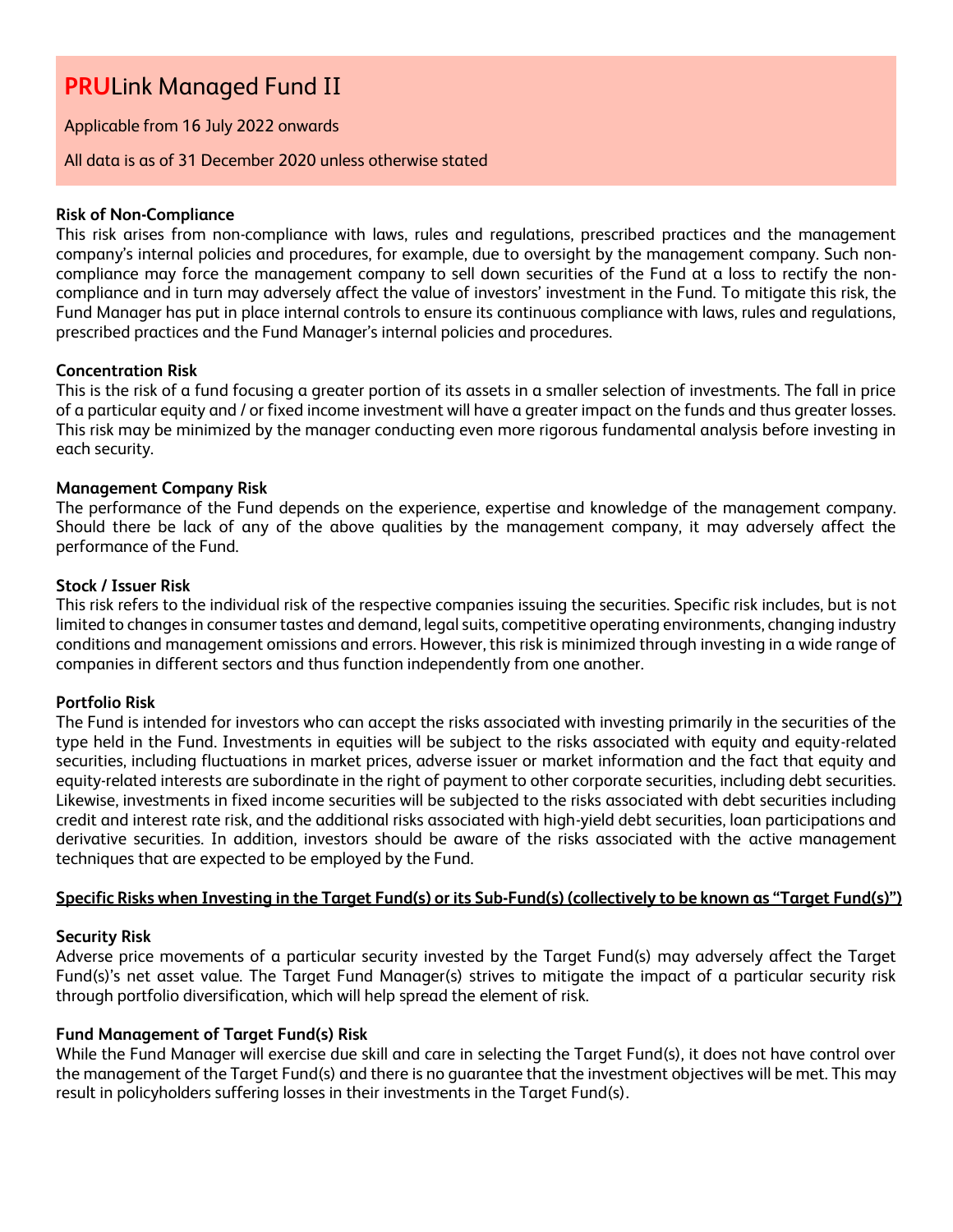Applicable from 16 July 2022 onwards

#### All data is as of 31 December 2020 unless otherwise stated

The Target Fund(s) may change its objectives and become inconsistent with the objective of the Fund. In such instances, the Fund Manager will replace the Target Fund(s) with another collective investment scheme which the Fund Manager considers to be more appropriate in meeting the objective of the Fund.

#### **Errors in Calculation of the Net Asset Value of the Target Fund's Risk**

There is a possibility there are errors in calculation of the net asset value of the Target Fund(s). In the event such errors occur, the net asset value of the Target Fund(s) will be affected hence, the Target Fund(s) will comply with the rules set forth in the relevant regulatory provisions applicable to the Target Fund(s). Compensation, if any, paid by the Target Fund(s) (subject to the laws of the jurisdiction in which such Target Fund(s) is domiciled), will be credited to the Fund as and when compensation is received.

In view of the foregoing, policyholders must be aware that there are circumstances where neither the Target Fund(s) nor the Fund Manager will be bound to compensate final beneficial owners.

#### **Liquidity Risk**

Liquidity risk here refers to two scenarios. The first scenario is where the allocated liquidity of the Target Fund(s) is insufficient to meet redemption needs. The second scenario is where the Target Fund(s) is thinly traded. Should the investments in the Target Fund(s) be thinly traded, this may cause the Target Fund(s) to dispose the investment at an unfavorable price in the market and may adversely affect investors' investment. This risk may be mitigated through stringent security selection process.

#### **Charges to Capital Risk**

The Target Fund(s)'s charges and expenses are taken from the capital, in whole or in part, resulting in possible constraint of capital growth.

*The above should not be considered to be an exhausted list of the risks which potential policyholders should consider before investing in the Fund. Potential policyholders should be aware that an investment in the Fund may be exposed to other risks of exceptional nature from time to time.*

### **Risk Management**

#### **Forecasting Risk**

Potential risks are taken into consideration in the process of sector allocation and stock selection based on analysis on various key factors such as economic conditions, liquidity, qualitative and quantitative aspects of the securities.

#### **System Control**

Risk parameters are set internally for each fund, depending on client's risk profile. These risk parameters include limits of issuer bet, group issuer, sector rating and issue size of the securities held in the portfolio.

A front-end office system is in place to monitor portfolio risks, serving as an auto filter for any limitations or breaches.